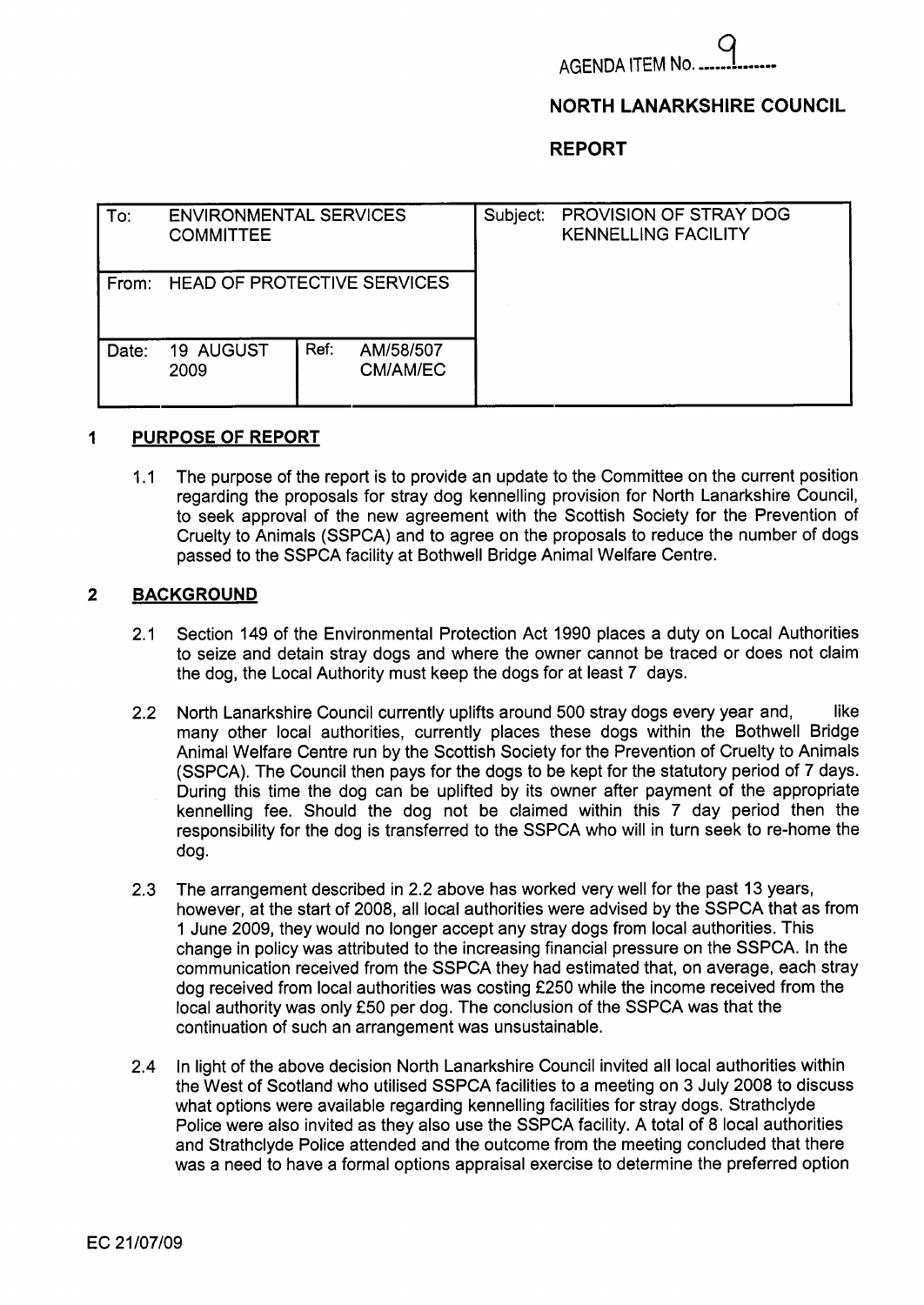for all partners. All councils who attended were asked to consider the options available and advise the others if they wished to pursue a partnership approach to developing a solution.

- **2.5** A formal options appraisal exercise was then undertaken on **10** September **2008.** Again this was arranged by North Lanarkshire Council and only East Dunbartonshire Council and Strathclyde Police, who both expressed an interest in pursuing a possible partnership option with North Lanarkshire, were invited to attend. The options considered were using a private kennel, each authority building and operating individual kennels, building and operating a shared facility and building an extension to existing kennels to be operated for the partner councils. The outcome from the options appraisal exercise was that the preferred option for all partners was the construction of a new shared kennelling facility.
- **2.6** Following this outcome, steps were then taken to identify potential sites within North Lanarkshire for locating the kennels and to ascertain approximate costs for the building of the kennels and the annual running costs.
- **2.7** Several brownfield sites were identified within the area and indicative costs received from Design Services suggested that to build the facility on the most appropriate site would cost in the region of one million pounds. Figures received from the SSPCA also suggested that the approximate cost to North Lanarkshire for its share of the running costs for a new facility would be approximately **f 150,000** per annum. This figure does not include the costs that would be involved in transferring or destroying any dogs not claimed by their owner.
- **2.8** Due to the high costs involved in addressing the stray dog problem, a further meeting was held with the SSPCA and local authorities in February **2009** where the SSPCA confirmed that as from **1** September **2009** they would now accept any stray dog from local authorities but at a flat rate of **f250** per dog with a one off **f25** veterinary fee. Further to this the SSPCA also agreed that they would collect any charges that would be levied by the local authorities against any owner collecting their dog and this would then be offset against the cost charged to the local authority. On the worst case assumption that no dogs are claimed by their owners and 500 stray dogs are delivered to the SSPCA per annum, then this would result in a total cost to the Council of **f 137,500** per annum.

# **3 PROPOSALS/CONSIDERATlONS**

- **3.1** Although the costs indicated in paragraph **2.8** are significantly above the **f 13,000** annual net cost that the Service currently pays the SSPCA, it is still below the projected annual running costs which would have to be met by North Lanarkshire Council should it pursue the option of building its own kennelling facility. Further, since the announcement by the SSPCA that they would continue to offer local authorities the option of kennelling stray dogs, East Dunbartonshire Council have now indicated their preference to continue with the SSPCA and have advised that they no longer wish to pursue a partnership approach towards a common kennel facility as described in **2.5** above. Similarly, Strathclyde Police have also indicated that they would only be interested in a revenue agreement with North Lanarkshire Council for any stray dog facility. Consequently the total estimated cost of one million pounds for the construction of any new facility would have to be met exclusively by North Lanarkshire Council.
- **3.2** As a consequence of the points detailed in **3.1** above it is recommended that the Council accepts the increased costs suggested by the SSPCA and continues to use the Bothwell Bridge Animal Welfare Centre for the kennelling of stray dogs. A draft copy of the agreement between North Lanarkshire Council and the SSPCA is enclosed as Appendix **1.**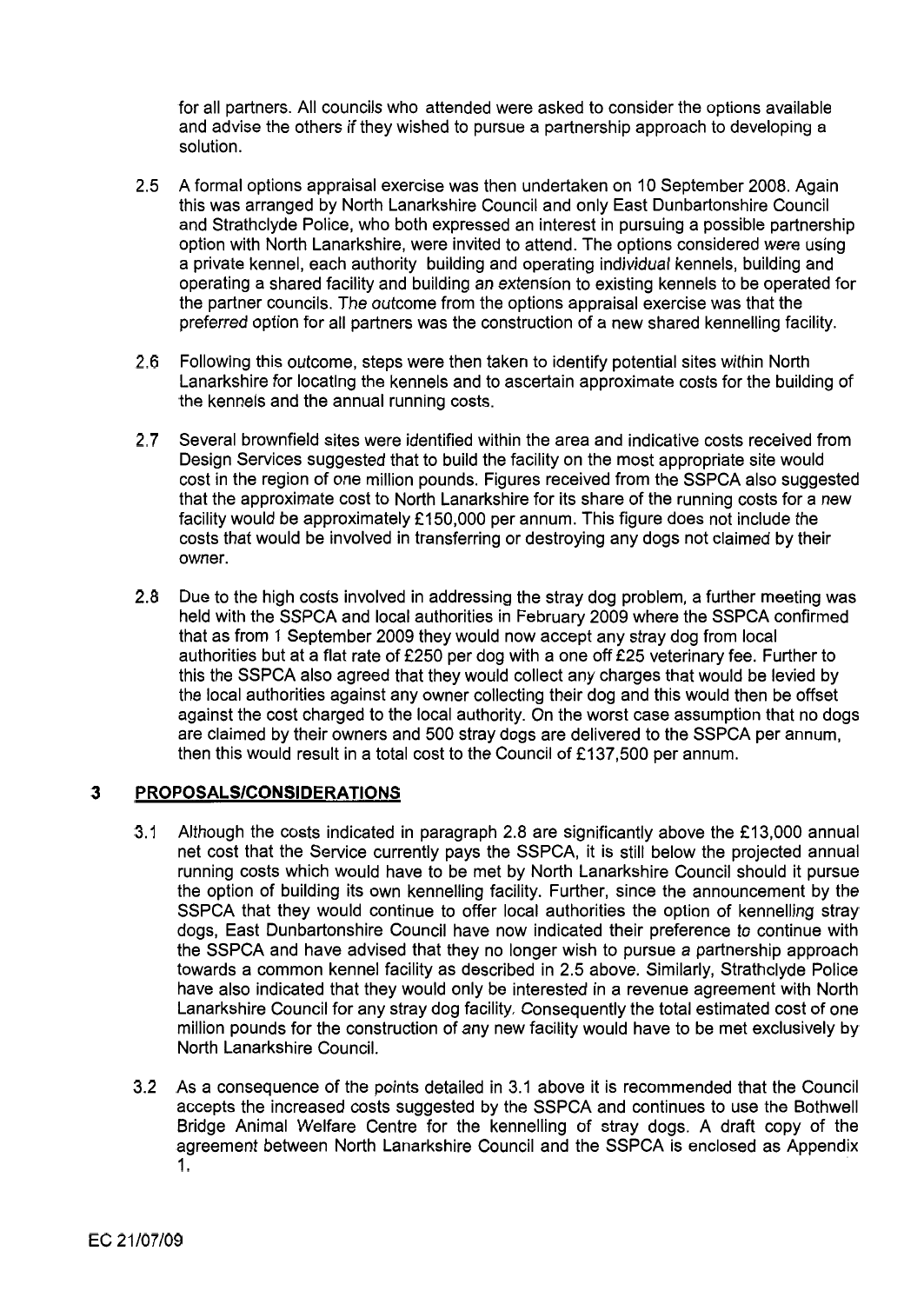- 3.3 To ensure that any increased costs are minimised it also proposed that the following measures are introduced/ pursued to reduce the number of dogs transferred to the SSPCA facility:
	- *0* Any stray dog uplifted will be scanned by the Animal Welfare Officers to determine if the dog has been microchipped. Should this be the case and the owner is local to where the dog was uplifted then the dog shall be returned to its owner. This would be accompanied by a warning that should the dog be uplifted on a second occasion then the dog will automatically be taken to the SSPCA stray dog facility.
	- *<sup>0</sup>*Although no local private facility has expressed interest in providing the full stray dog kennelling requirement, it would be the intention to enter into agreement with private kennels to provide a holding facility for stray dogs. Stray dogs may then be taken to this facility and held for up to 24 hours. Should the owner contact the Service within this time period then the dog may be returned to the owner for a charge which would offset the charge to North Lanarkshire Council from the private kennels. This would be significantly less than the £275 costs liable to the Council should the dog have been transferred directly to the SSPCA.
	- That the current Good Dog Campaign operated by Protective Services is maintained. This campaign encourages responsible dog ownership through a number of measures including education leaflets, roadshow events and free micro chipping. This in turn should lead to a reduction in the number of stray dogs.
- 3.4 Due to the increased costs introduced by the SSPCA, Strathclyde Police have advised that they are now pursuing an amendment to the Criminal Justice Bill currently being considered by the Scottish Parliament. This amendment will request that the issue of stray dogs becomes the sole responsibility of local authorities. This reflects a similar legislative change recently implemented within England. Introduction of this amendment will result in an almost doubling of the number of stray dogs to be managed by North Lanarkshire Council together with the additional staffing and associated costs to ensure a 24 hour service which is currently provided by the police. The outcome of this amendment will now be monitored as its introduction may result in making a business case for the construction of a new kennelling facility in conjunction with neighbouring local authorities due to the significant increase in costs in transferring all stray dogs to the SSPCA. The basic costs associated with transferring 1,000 dogs to the SSPCA would amount to f275,OOO per annum and this excludes the associated increase in staffing, management and administration costs.

# **4 SUSTAINABILITY IMPLICATIONS**

4.1 The recommendations to the committee are consistent with policy and there are no sustain a bility implications.

# **5 FINANCIAL IMPLICATIONS**

**5.1** From the information detailed above, the cost of entering into agreement with the SSPCA will increase the kennelling costs for stray dogs to a potential £137,500 per annum. As detailed in paragraph 2.8 this is a worst case scenario, but even at this cost it is still significantly less than the indicative  $£1,000,000$  capital costs, £150,000 running costs and associated administrative costs that would be necessary should North Lanarkshire Council pursue the construction and management of its own facility. Accordingly, entering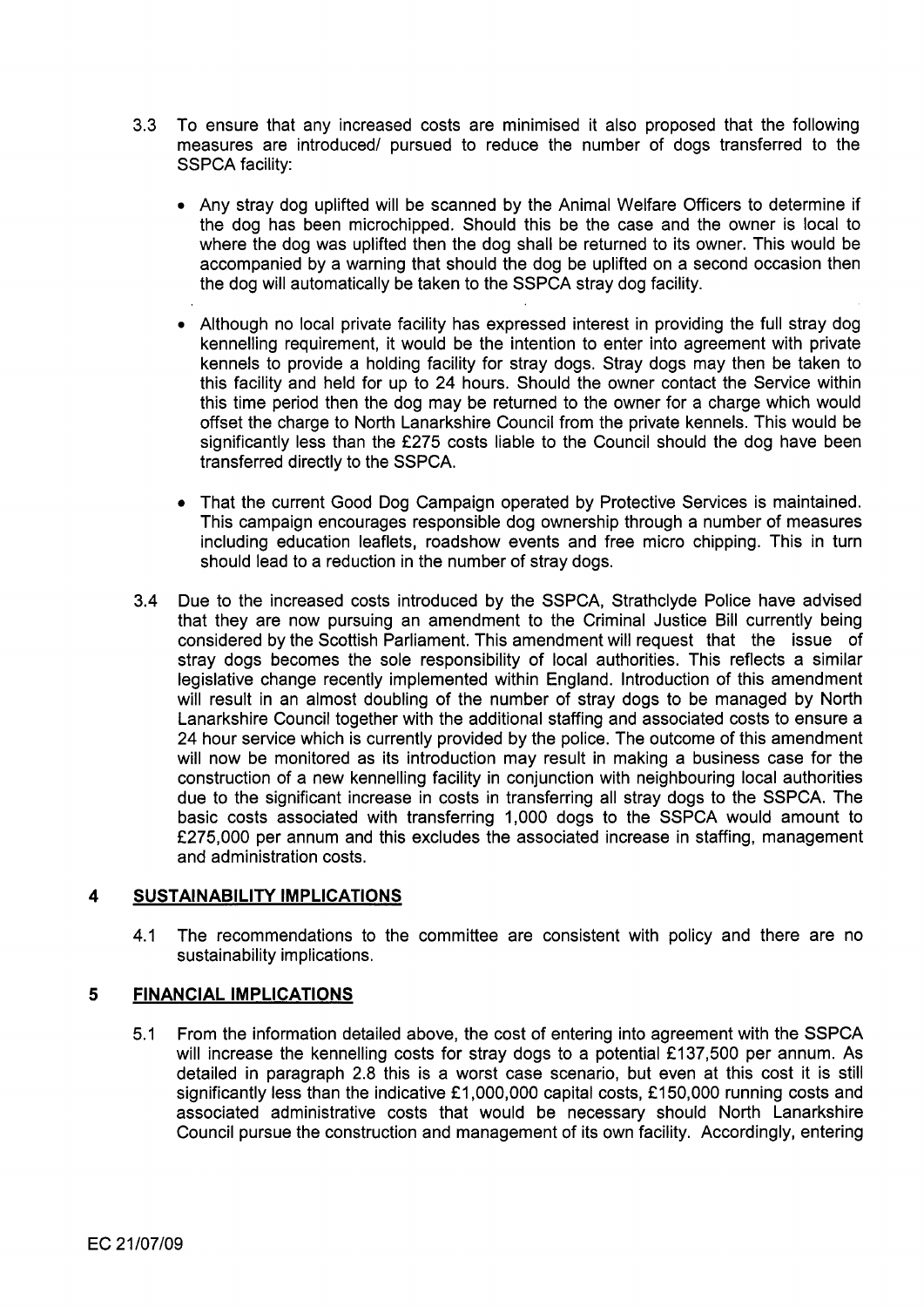into an agreement with the SSPCA would, at present, be the most financially efficient choice.

- 5.2 The cost of the stray dog service is managed within Environmental Protection budgets. However, although the measures indicated in 3.3 above should keep to a minimum the number of dogs delivered to the SSPCA facility, there will still be a significant increase in costs. Consequently, Protective Services will submit a request for additional funding as part of a Continuing Service Provision bid for 2010/11 to cover the increased costs.
- 5.3 Should the amendment to the Criminal Justice Bill currently being pursued by Strathclyde Police be successful, the kennelling costs to North Lanarkshire Council could rise to f275,OOO per annum. Should this situation arise then once again consideration of providing kennelling facilities with partner local authorities will have to be reconsidered as it will then become a more financially viable option.

# **6 CORPORATE CONSIDERATIONS**

- 6.1 Every local kennelling facility has been contacted to determine if they could provide a similar service to that being offered by the SSPCA. Due to the scale of the undertaking involved, no kennel has expressed an interest in providing such a service. Consequently the SSPCA may be regarded as the "sole supplier" and it is recommended therefore that the Committee approve entering into a 10 year agreement with the SSPCA. The provision of such an agreement will provide stability for North Lanarkshire in relation to stray dog kennelling provision. In addition, the terms of the agreement are such that the Council are under no obligation to provide the SSPCA with stray dogs and consequently should a more advantageous option become available during this period then the Council can enter into an agreement with this supplier at any time without incurring any penalty from the SSPCA.
- 6.2 The draft agreement with the SSPCA as detailed in Appendix 1 has been agreed with colleagues within Legal Services.

# **7 RECOMMENDATIONS**

- 7.1 That the committee approves the 10 year agreement between North Lanarkshire Council and the SSPCA for the provision of a stray dog facility as detailed in Appendix
- 7.2 That the committee approves the measures to be taken in paragraph 3.2 to reduce the number of stray dogs transferred to the SSPCA.
- 7.3 That the Committee notes the possibility that responsibility for all stray dogs may be transferred entirely to local authorities and agrees that North Lanarkshire Council should commence discussion with neighbouring local authorities so that contingency plans may be investigated and costed.

 $C.M$ organ

# **Crawford Morgan HEAD OF PROTECTIVE SERVICES**

Local Government Access to Information Act: for further information about this report please contact Andrew McPherson on 01 236 61 **6534.**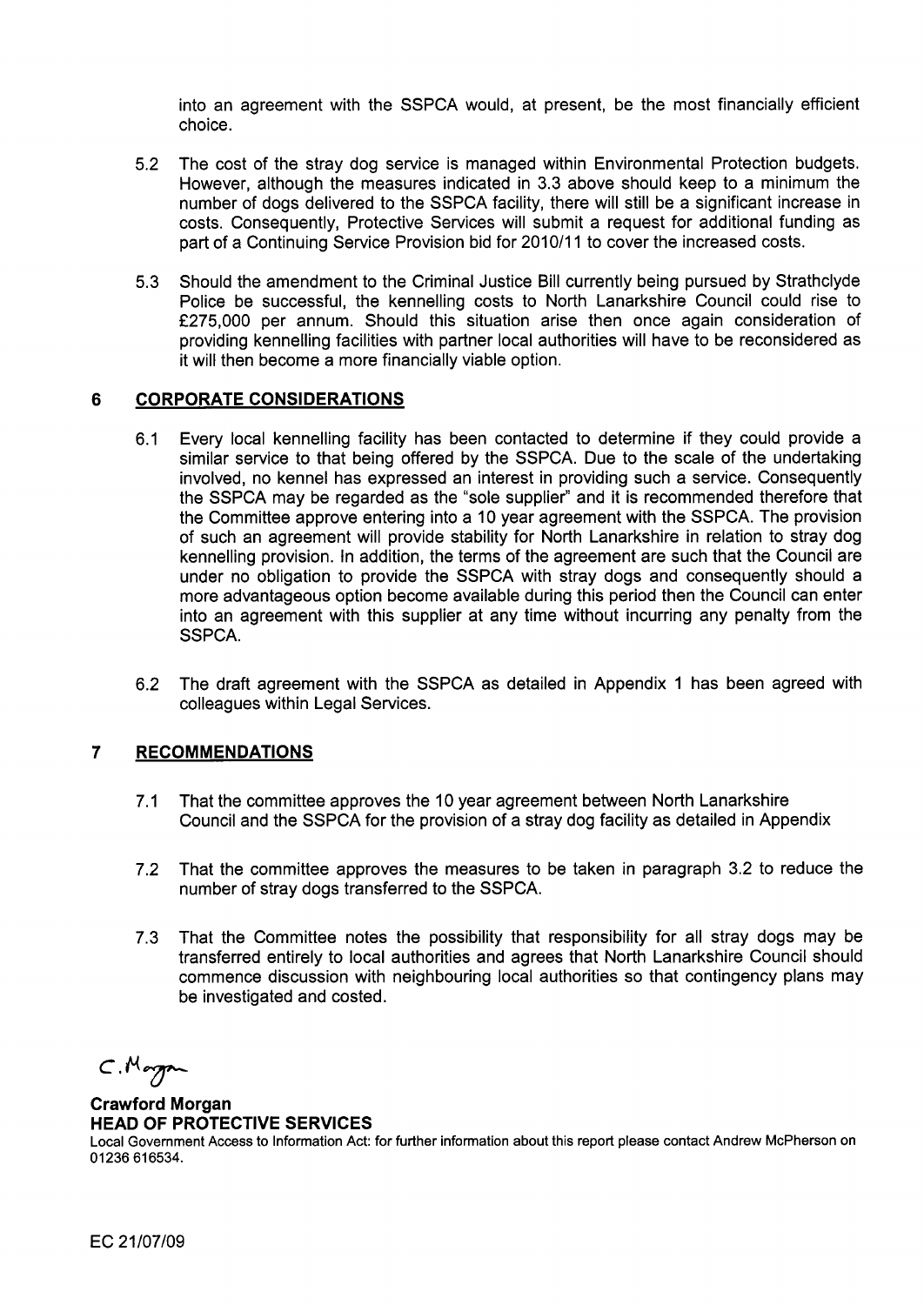#### **Appendix 1**

### **DRAFT AGREEMENT**

#### **Between**

#### **The Scottish Society for the Prevention of Cruelty to Animals, a company registered under the Companies Acts (Company number SC201401) and having its registered office at Kingseat Road, Halbeath, Dunfermline, Fife KY11 8RY (hereinafter referred to as "SSPCA")**

#### **And**

#### **North Lanarkshire Council, a local authority constituted under the Local Government etc. (Scotland) Act 1994 and having its principal office at Civic Centre, Windmillhill Street, Motherwell MLl 1AB (hereinafter referred to as "the Council")**

The SSPCA hereby undertake to provide to the Council kennelling facilities for stray dogs found within the boundaries of North Lanarkshire Council for a period of ten years commencing 1<sup>st</sup> September 2009 until 31<sup>st</sup> August 2019.

This agreement is subject to the following financial terms and conditions as set out below.

#### **SSPCA to provide the following services:-**

- *0* Suitable kennelling facilities for stray dogs shall be provided by SSPCA at the Bothwell Bridge Animal Welfare Centre, Hamilton.
- *<sup>0</sup>*If no capacity is available to retain a stray dog at the Bothwell Bridge facility, the SSPCA shall have the ability to retain the dog at another facility at no additional cost to the Council. Where this situation arises and the owner of the dog contacts the SSPCA for retrieval of their dog, arrangements shall then be made by the SSPCA to have the dog returned to the local facility at no additional cost to the Council for uplift by the owner.
- *<sup>0</sup>*Stray dogs may be delivered by North Lanarkshire Council staff to the Bothwell Bridge facility from 9AM to 5PM seven days per week. An emergency number shall be provided to the Council by the SSPCA to allow dogs to be delivered outwith these hours in emergency situations.
- *<sup>0</sup>*All stray dogs shall be kennelled for up to seven days on behalf of the Council. If after this period the dog remains unclaimed the responsibility for the dog shall be transferred to the SSPCA under section 149 (6) of the Environmental Protection Act 1990.
- *<sup>0</sup>*Veterinary services to be provided by the SSPCA to all stray dogs at an appropriate level to ensure basic health and welfare in order to prevent unnecessary suffering or discomfort for said animals unless otherwise instructed to do **so** by the SSPCA Veterinary Manager. Every stray dog entering a SSPCA facility will be subject to a £25.00 veterinary fee which will be paid by North Lanarkshire Council. Any and all veterinary treatment will be at the discretion of the SSPCA Veterinary Manager
- All dogs will be micro-chipped by the SSPCA at no cost to the Council before being re-homed or returned to owners.
- The SSPCA will contact the owner(s) of the dog by phone if the dog is already fitted with an identification tag or micro-chipped. This shall be followed by the SSPCA sending a Recorded Delivery letter informing the owner of the dog's location and advising that the dog will be liable to be disposed of if it is not claimed within seven clear days after the service of the notice and/or the expenses incurred by reason of the dog's detention are not paid by the owner within the seven day period.